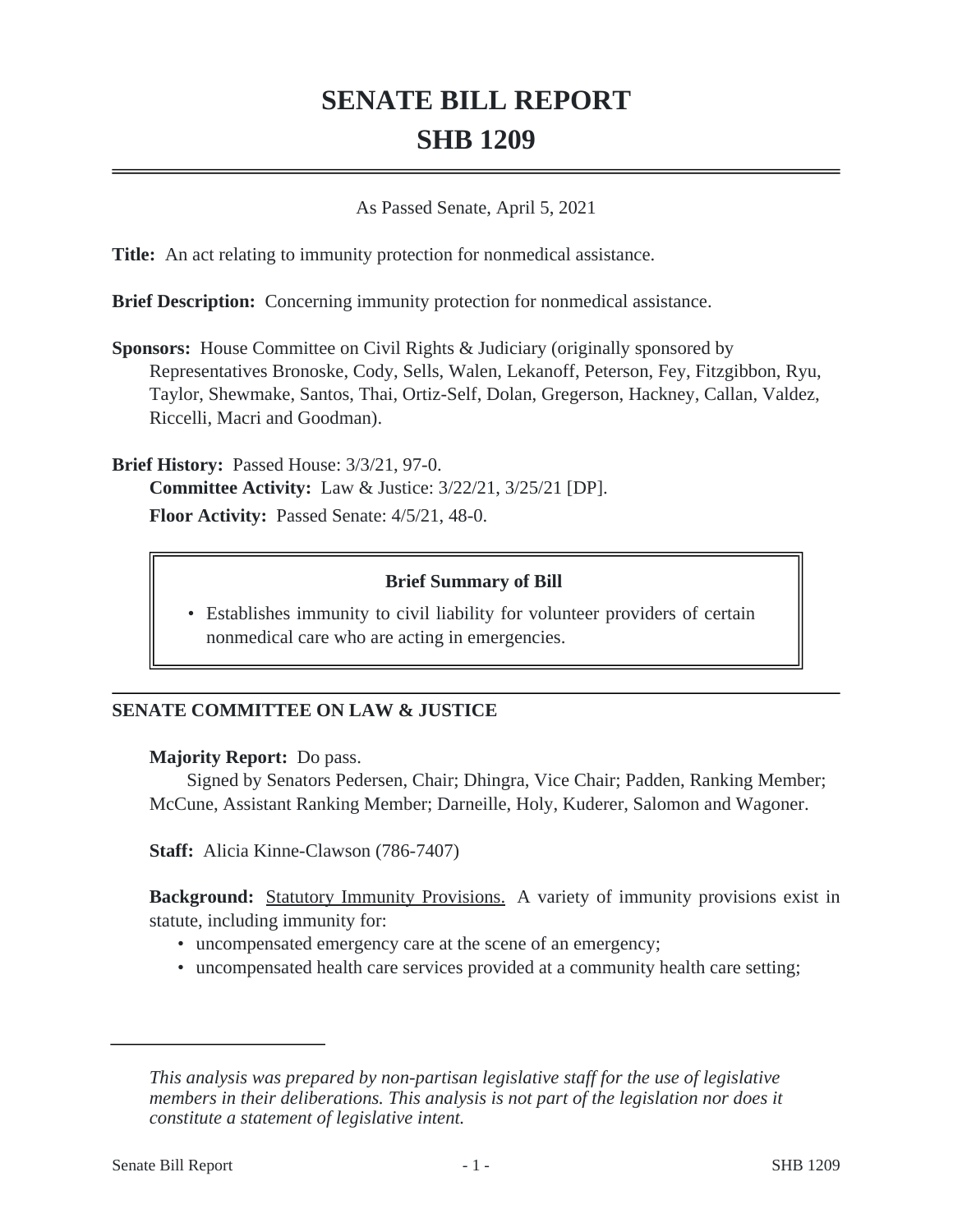- gratuitous, good faith assistance provided at the scene of a boat collision;
- use of a defibrillator at the scene of an emergency;
- performance of duties by a poison center medical director or information specialist; and
- acts or omissions of paramedics and emergency medical technicians rendering emergency medical services under appropriate supervision.

The immunity afforded by these statutes does not extend to acts or omissions constituting gross negligence or willful or wanton misconduct.

Gross negligence is the failure to exercise slight care. It is negligence that is substantially greater than ordinary negligence. Failure to exercise slight care does not mean the total absence of care, but care substantially less than ordinary care.

Willful or wanton misconduct, rather than being a form or gradation of negligence, is a different mental state that includes premeditation or formed intention. It operates in the nature of a defense, such that with proof of willful or wanton misconduct an immunity provision is inapplicable.

**Summary of Bill:** Immunity from Civil Liability. A person is not liable for any act or omission while providing nonmedical care or assistance at the scene of an emergency or disaster, unless the act or omission rises to the level of gross negligence, or willful or wanton misconduct. The immunity does not apply to persons providing nonmedical care or assistance at the scene of an emergency or disaster who are:

- acting during the course of regular employment; and
- receiving compensation or expecting to receive compensation.

Compensation does not include nominal payments, reimbursement for expenses, pension benefits, and other categories identified in the bill.

Emergency or disaster is defined as:

- an event or set of circumstances that demands immediate action to preserve public health, protect life, protect public property, or to provide relief to any stricken community overtaken by such occurrence; or
- reaches such a dimension or degree of destructiveness to warrant the governor declaring a state of emergency.

Nonmedical care or assistance includes response and rescue operations as well as provision of necessities and amenities such as food or shelter.

The immunity granted under this bill is in addition to any common law or statutory immunity. It does not apply to emergency workers or the related volunteer organizations they may belong to.